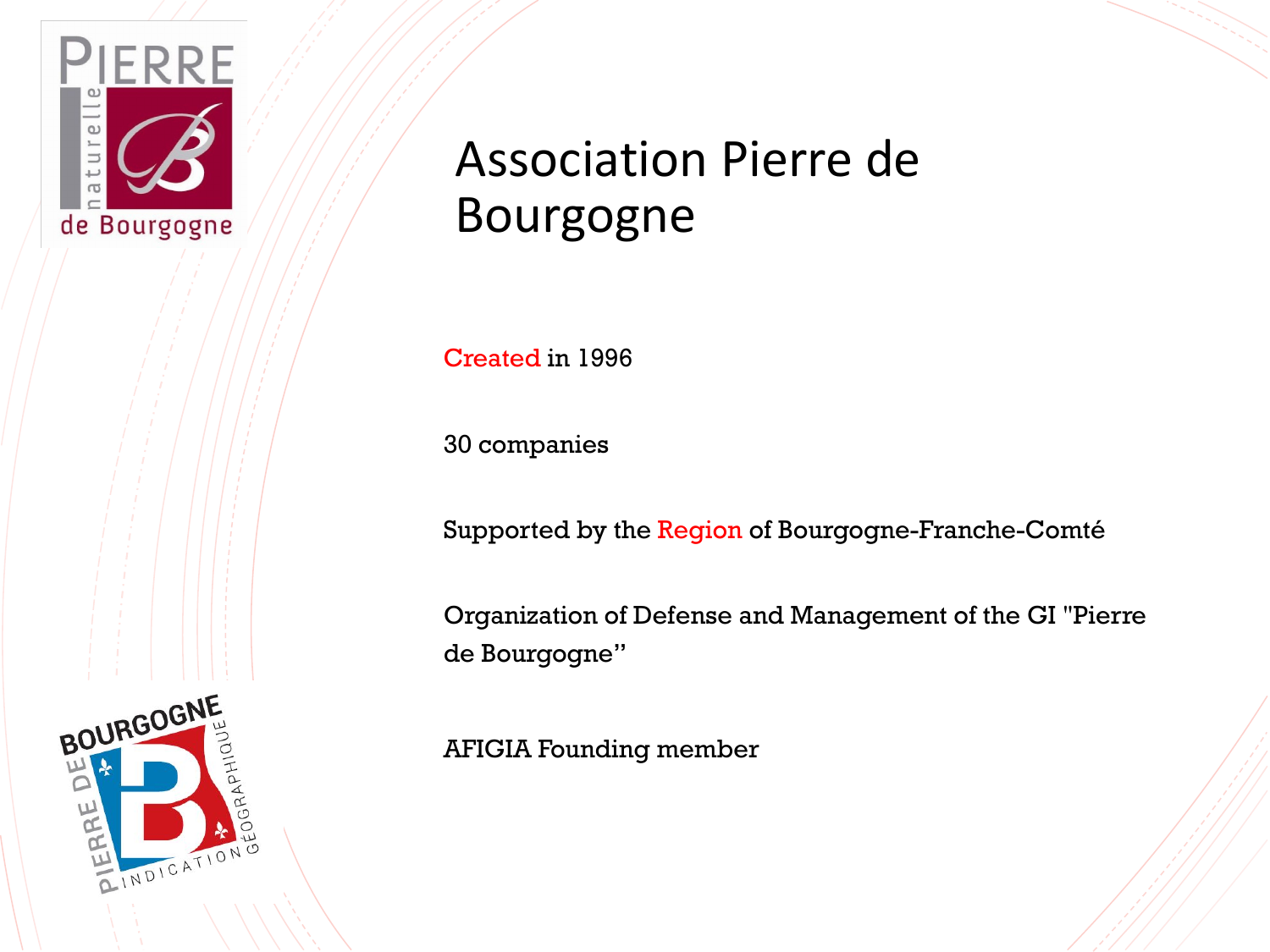

#### Utilisations de la pierre de Bourgogne dans le monde



### 70 varieties of stone

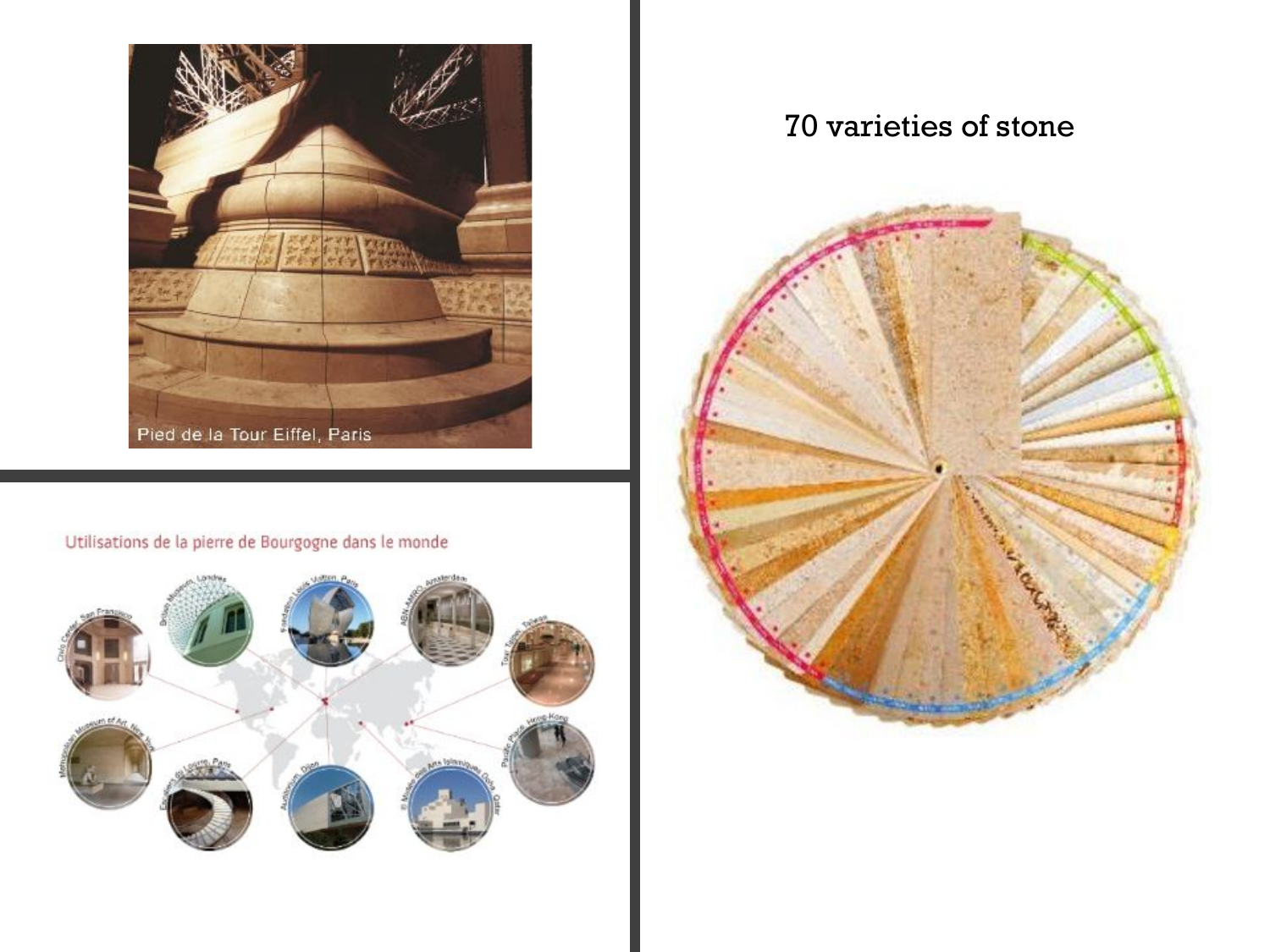Geographic al Indication Pierre de Bourgogne

**• Registered by the National Institute of Industrial** Property (INPI) on June 29, 2018

#### The GI is based on 3 main criteria:

- **The specific qualities of limestone (secondary era Jurassic period), extracted in the geographical area: Bourgogne Region**
- **Notoriety** of Pierre de Bourgogne.
- **The know-how of professionals in the sector: carriers, shapers, installers, sculptors and stonemasons.**

**The extraction, processing, shaping and finishing must** be carried out entirely by a certified operator.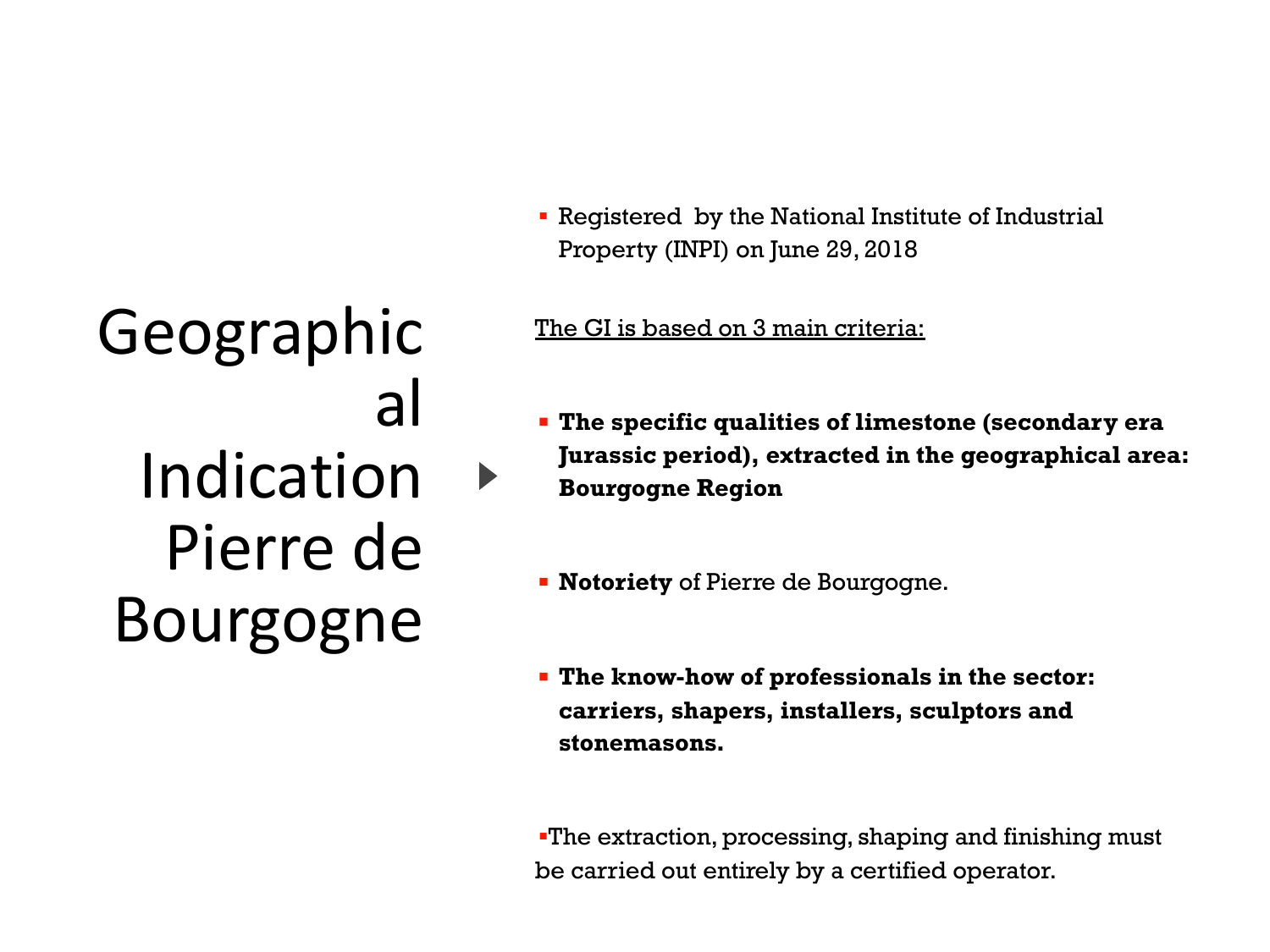## Geographic al Indication uses' conditions

Conditions to become **a GI certified producer:**

Being in the geographical area Complying with the GI specifications and the associated control plan Being a member of the Pierre de Bourgogne association Being monitored by the certification body (Certipaq)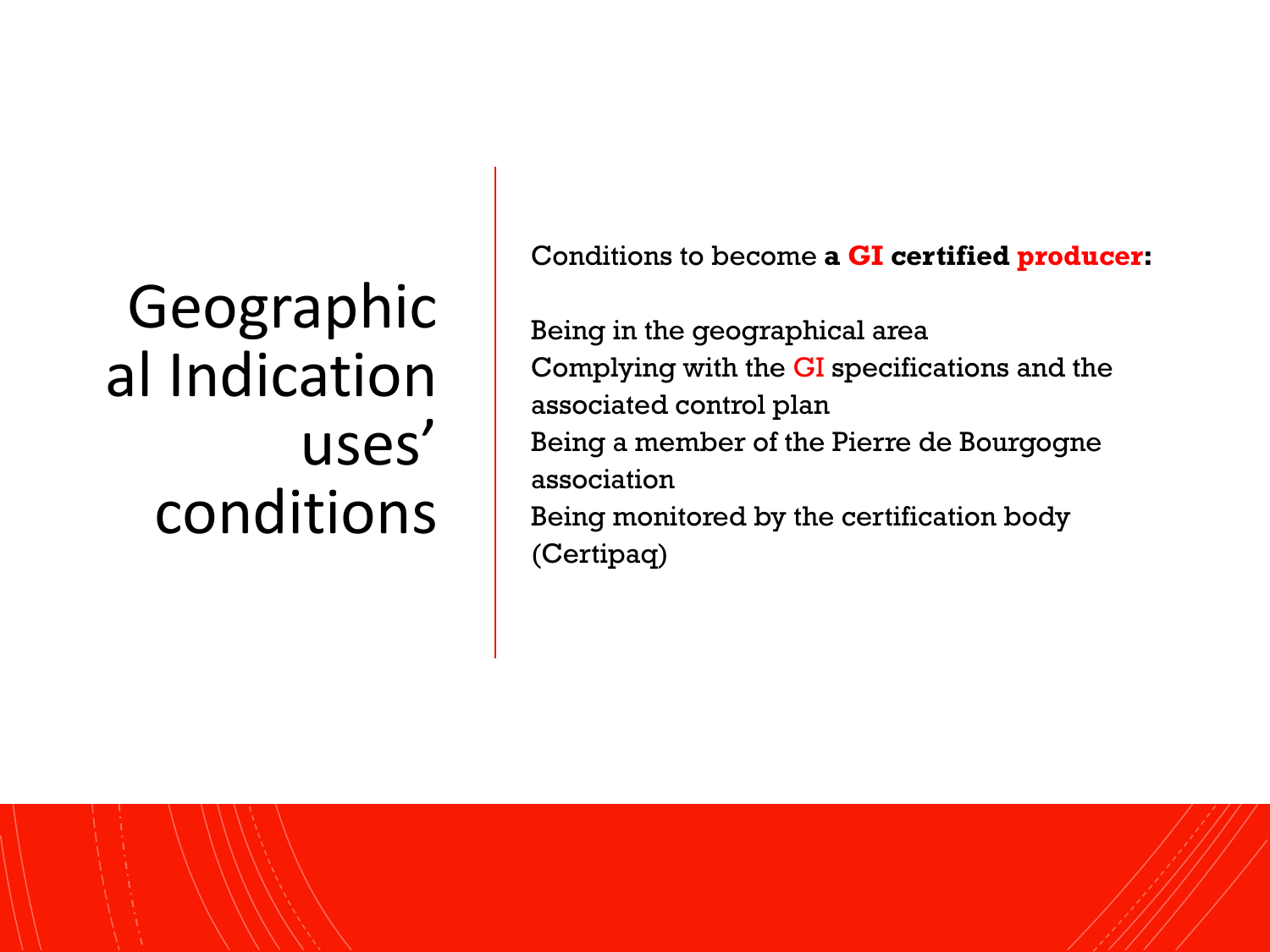

## GI Controls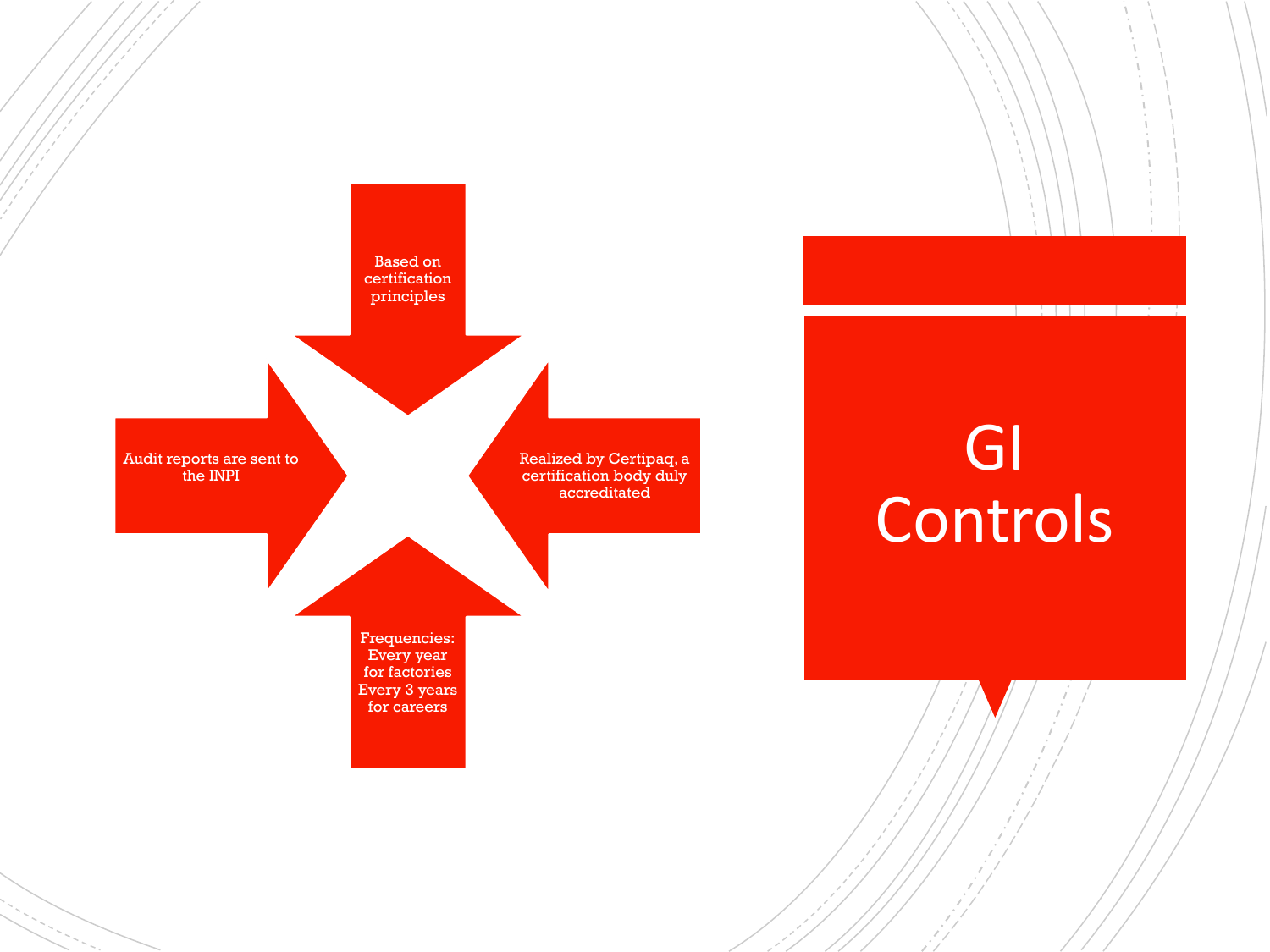- **Protecting products from counterfeiting**
- **Fighting against abuses of « Pierre de Bourgogne » denomination**
- **Perpetuating the local industrial sector, a GI is not relocatable**
- **Valuing know-how**
- **Encouraging prescribers to use local materials**
- **E** Buying 100% French, with product traceability

The objectives of the GI « Pierre de Bourgogne » : protection  $\mathcal{R}% _{G}$ sustainable economy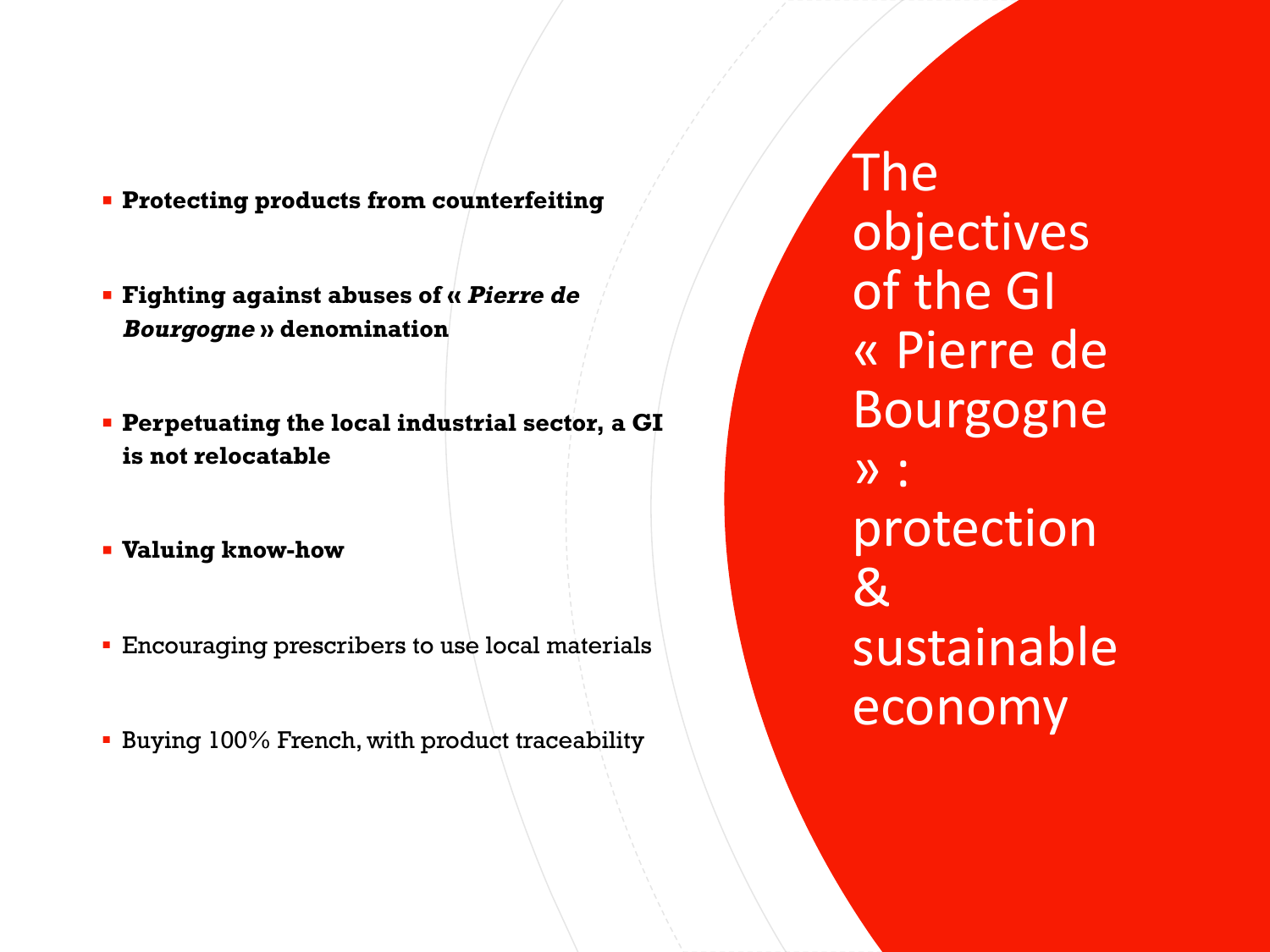▪Intellectual Property Code mentions that the names covered by a GI are protected against:

**• Any usurpation, imitation or evocation, even if the** true origin of the goods or services is indicated or if the protected name is translated or accompanied by an expression such as "genre", "type", "method", "manner", "imitation" or a similar expression, is an infringement of the GI.

▪Any infringement of a GI constitutes an infringement for which the author is liable. Fines or imprisonment may be imposed on legal or natural persons. The maximum penalties are 2 years' imprisonment and a fine of €300,000.

# GI Protection rules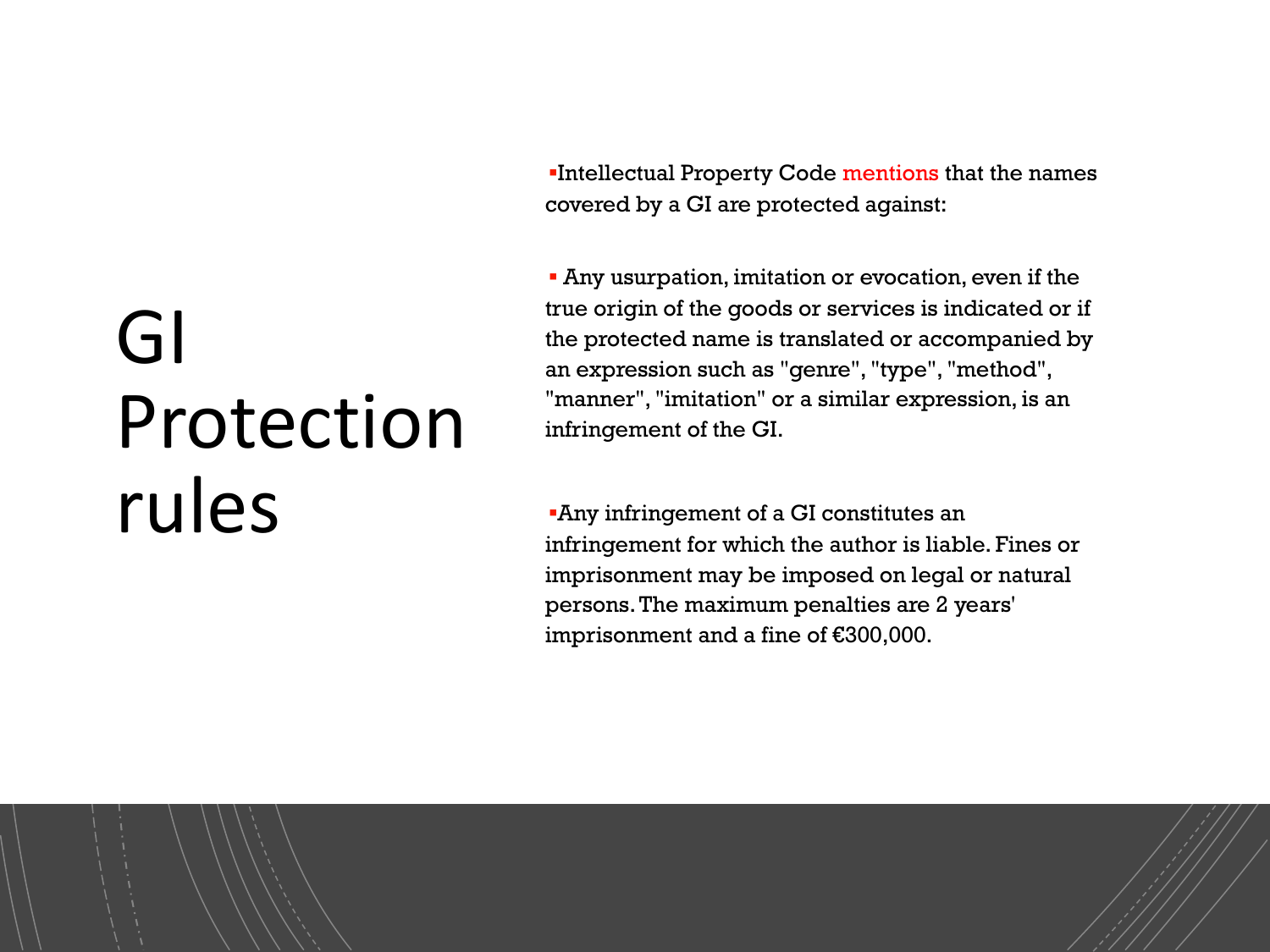# Our actions

- 1. GI raising awareness tools :
- For the producers
- For the usurpers
- 2. Protection tools
- Warning letters
- Legal actions
- Close work with the frauds
- In project: monitoring of abuses on the internet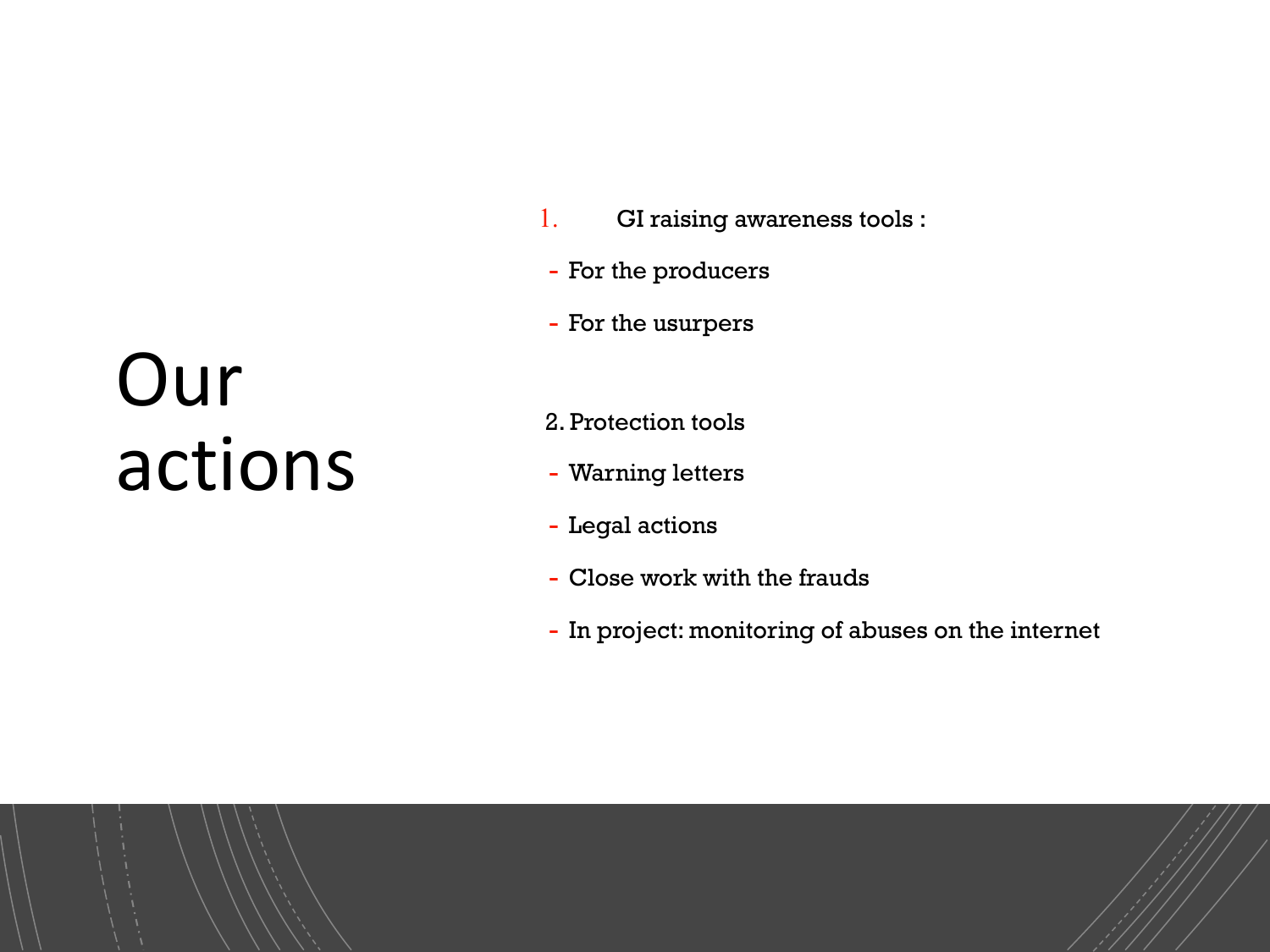### **PREVIOULSY And Account ACCOUNT ACCOUNT ACCOUNT ACCOUNT ACCOUNT ACCOUNT ACCOUNT ACCOUNT ACCOUNT ACCOUNT ACCOUNT**

Accurit

LIGNE PIERRE **RECONSTITUÉE**  **LIGNE PIERRE** NATURELLE

LIGNE CERAMIQU

## Dalle Pierre de Bourgogne

#### Dalages > Dalages > Dale

Dalle de grés cérame imitant l'aspect du travail à la main.

#### DALLE



Dalle céramique parfaitement rectifiée. Imitant les pierre d'originaires de Bourgogne.

|                        |              |                  |       | 15100471898      | の角質性<br><b>AN POINT</b> |
|------------------------|--------------|------------------|-------|------------------|-------------------------|
| <b>WELL-MAIL TURES</b> | ADTENBALL BY | <b>N.I GILLI</b> | PALLA | <b>John Line</b> |                         |

#### Listie Alesa : Ualle



### Slab Alésia

"Ceramic slab imitating stones originating in Bourgogne"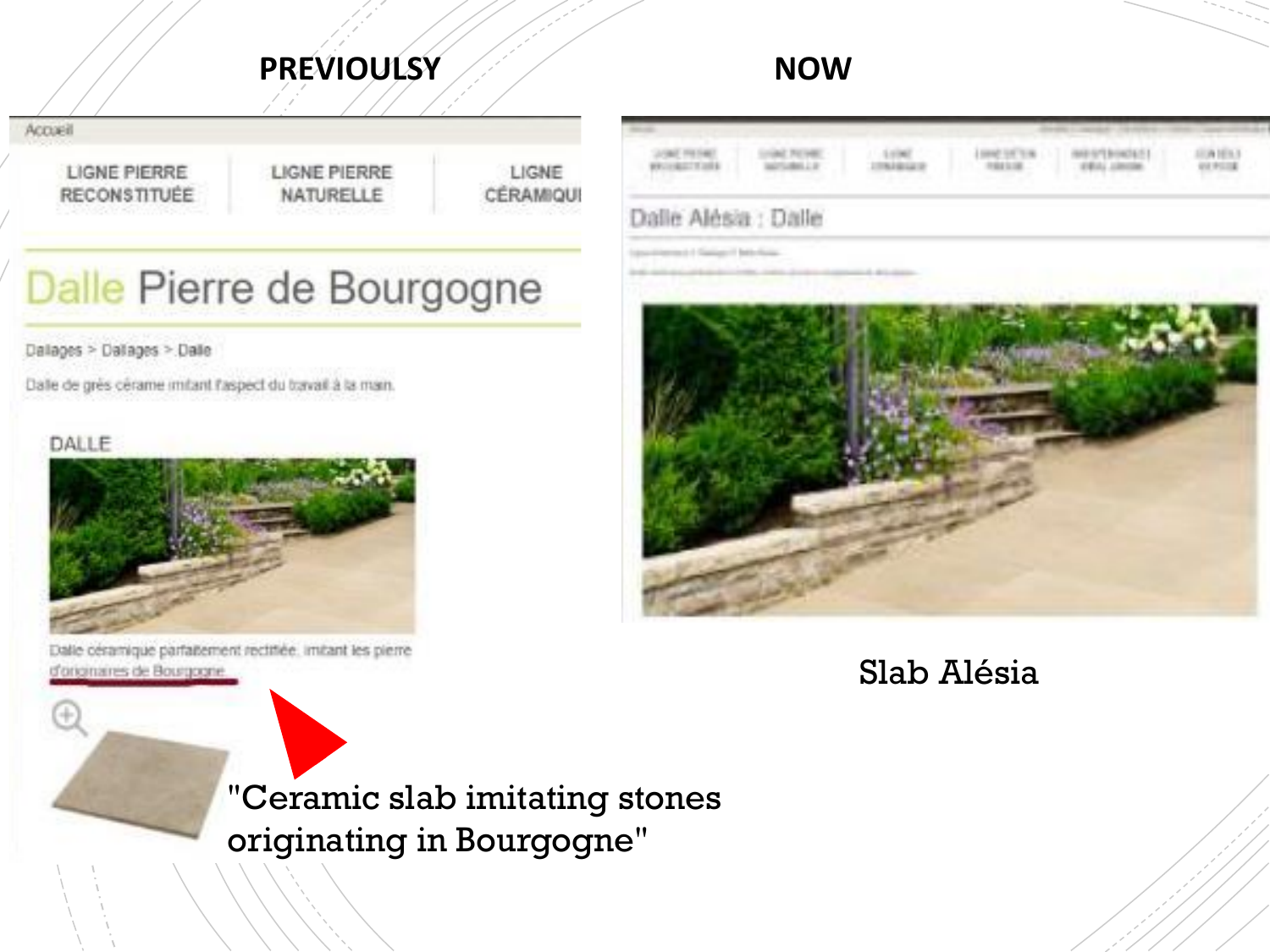### **PREVIOUSLY NOW**



## Stone slab of "Bourgonne"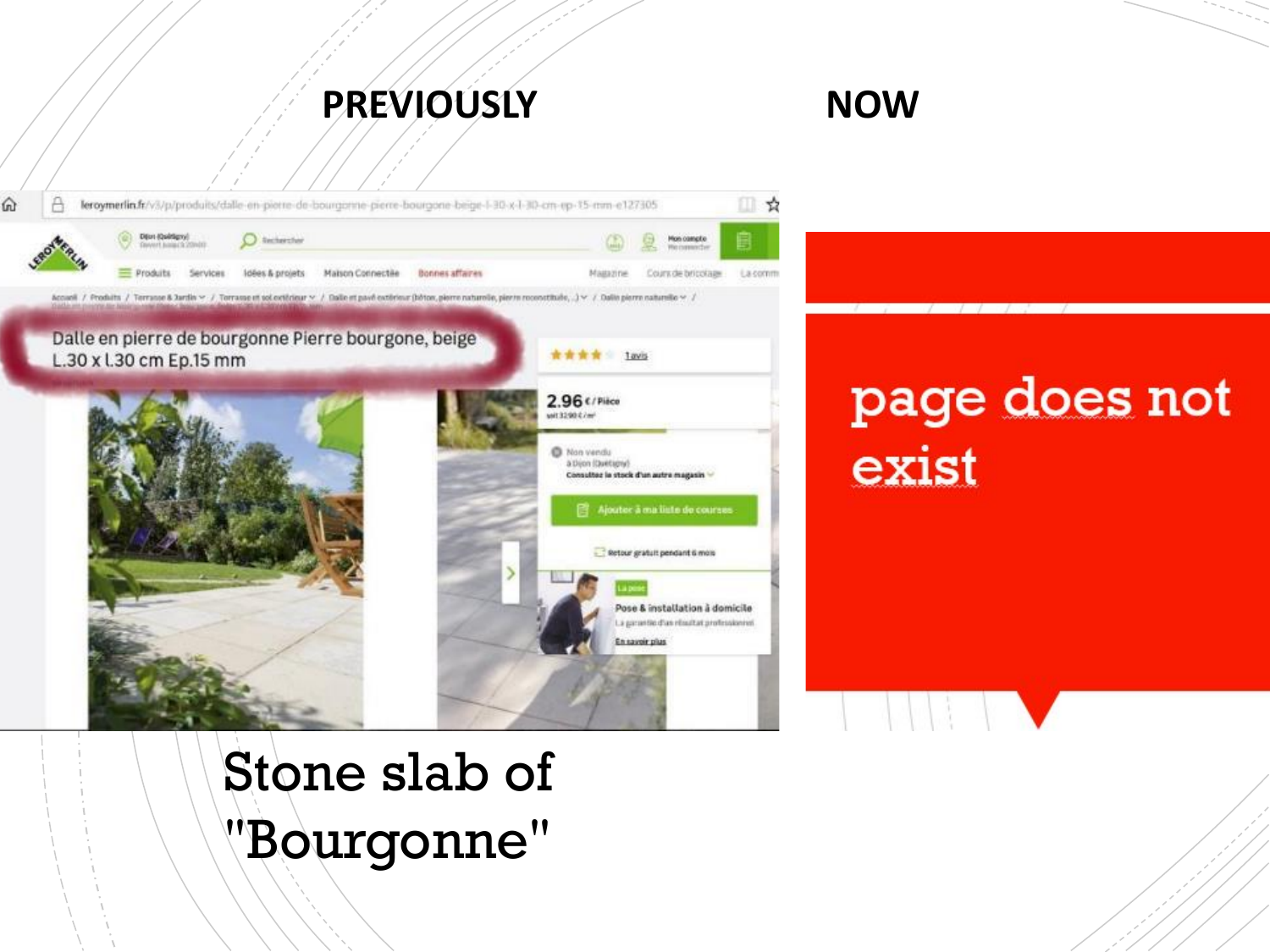**·** 15 certified companies 4 companies in the process of certification

Better competition context:

Fraudulent companies have changed their communication and renamed their copies

## **Concrete Outcome** s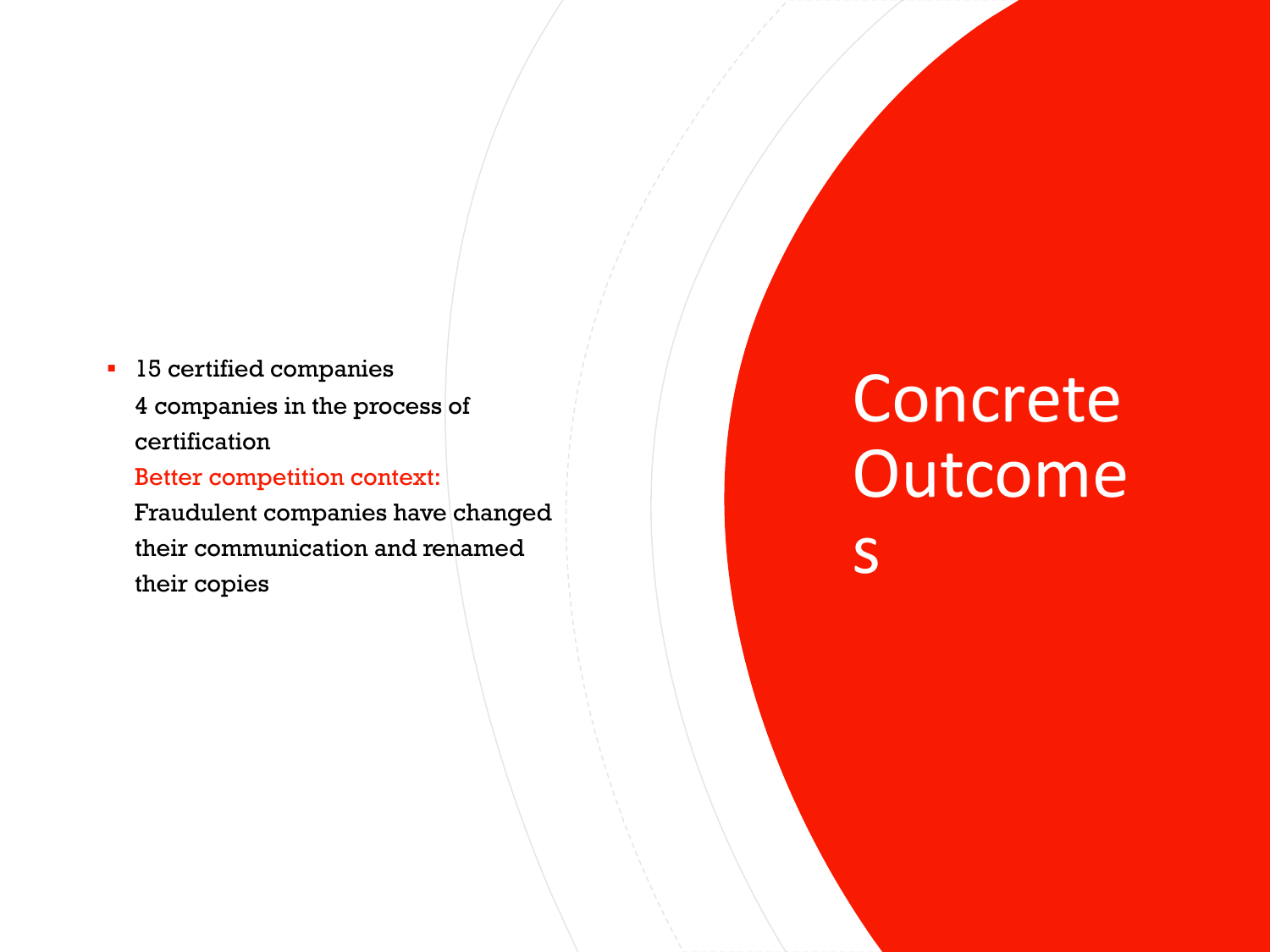## What's next?

Strenghtening our protection strategie in France and abroad Need to protect GIs at European level Close work with AFIGIA, Regions, INPI, MEP and European GI stakeholders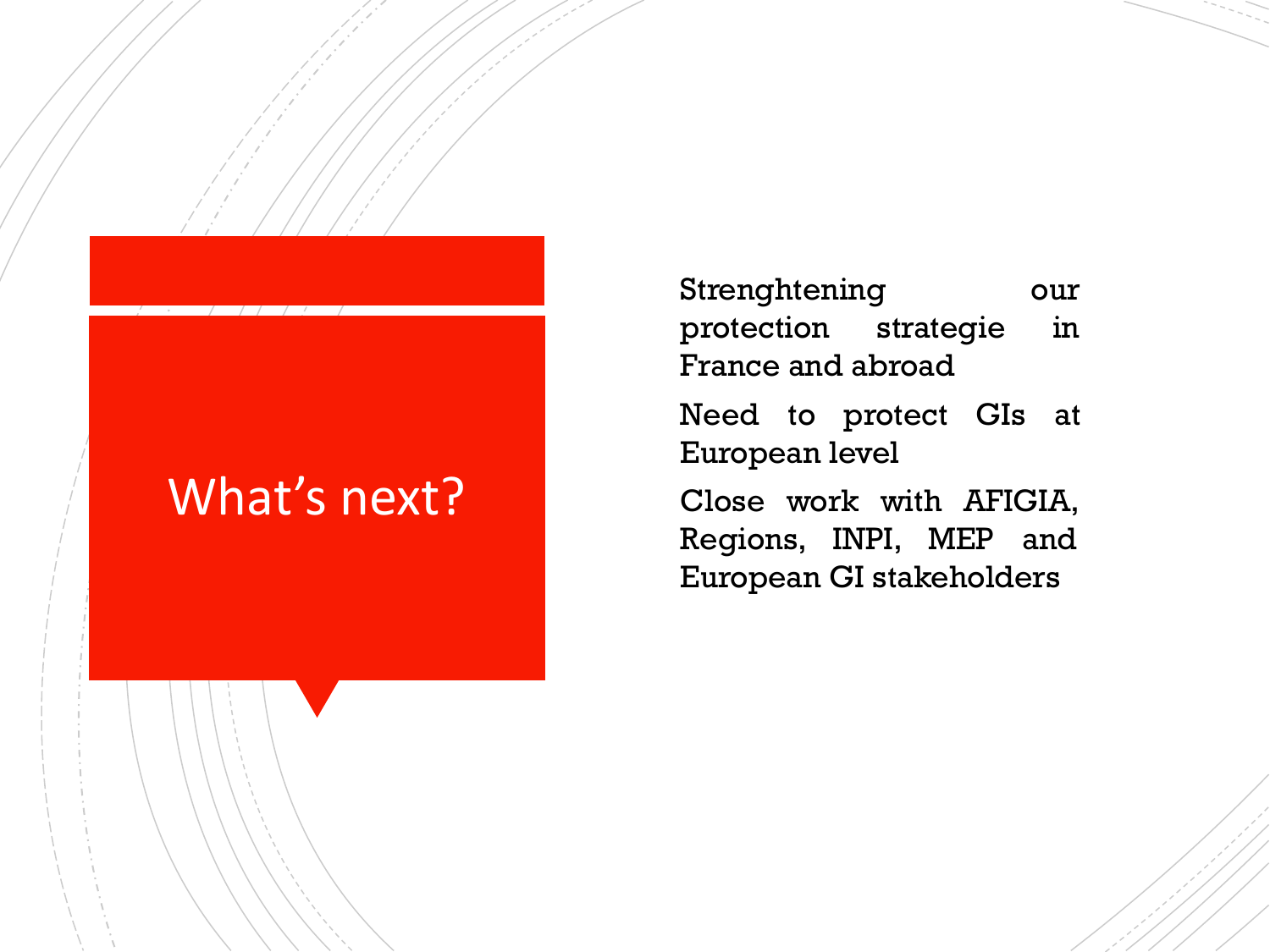